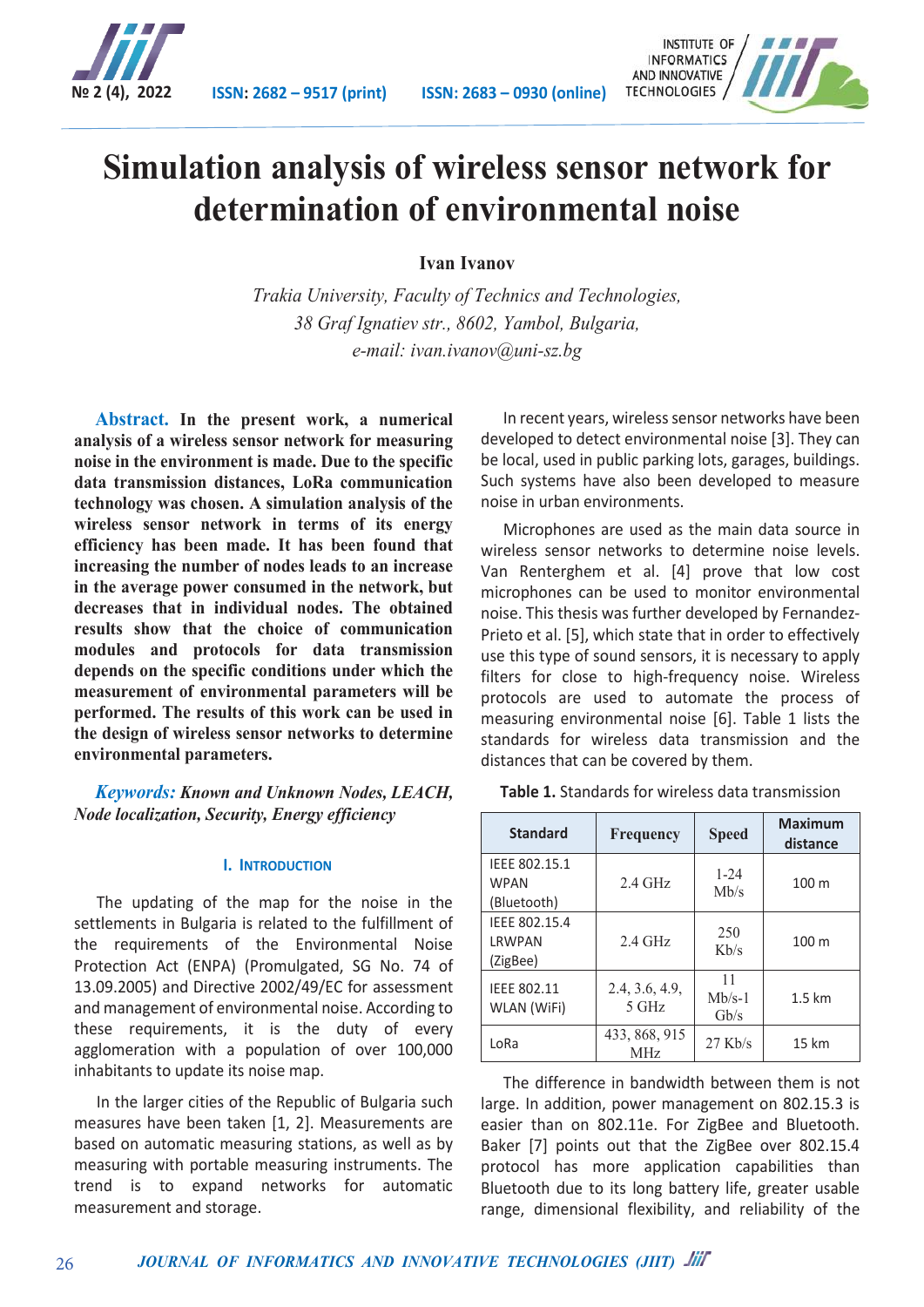

network architecture. According to Lee et al. [8], the effective use of network protocols depends to a large extent on specific practical applications, as well as network reliability, roaming capability, recovery mechanism, hardware cost and network installation and maintenance costs. The review of the available literature sources shows that in Bulgaria there is a need to create new and expand existing wireless sensor networks to measure noise levels in the environment. There is little research on the energy efficiency of this type of network.

The aim of this work is to analyze the possibility of expanding a wireless sensor network by selecting appropriate technical means and to make a simulation analysis of this network.

### **II. MATERIAL AND METHODS**

The distance at which measurement data can be transmitted depends on the frequency and power of the transmitter. This is described by the following mathematical dependence [9]:

$$
P_r = \frac{P_t G_t G_r \lambda^2}{(4\pi)^2 d^2} \tag{1}
$$

where  $P_t$  is the transmitted power;  $P_r$  - received power;  $G_t$  - gain of the transmitting antenna;  $G_r$  - gain of the receiving antenna;  $\lambda$  - wavelength; d - distance between the receiving and transmitting parties.

Figure 1 shows a diagram of the sensor network used in the work. It is a system for collecting data on environmental noise. It was realized in the city of Plovdiv, Bulgaria.

The network consists of a total of five process information points located in the city. These points are connected to a central station to which data from the measurements are transmitted.



**Fig. 1**. Location map of sensor devices with wireless communication (source [10])

Dragino DLOS8 - Outdoor LoRa WAN Gateway, 868MHz (Shenzhen Dragino technology development co., LTD, China) was used as a base station.

Figure 2 shows a block diagram of a process information point for measuring the noise level. It consists of a single-board Arduino Uno microcomputer; LoRa Wan module operating at 868 MHz; sound sensor with built-in Max9814 amplifier. The advantage of this sound sensor is that it filters near loud noise and detects significantly better distant noise compared to other sensors in this class. The power supply of the process information point is carried out through a solar cell control module. Connected to this module are: Li-Po battery 3.7V and capacity 2500 mAh; 2W solar cell.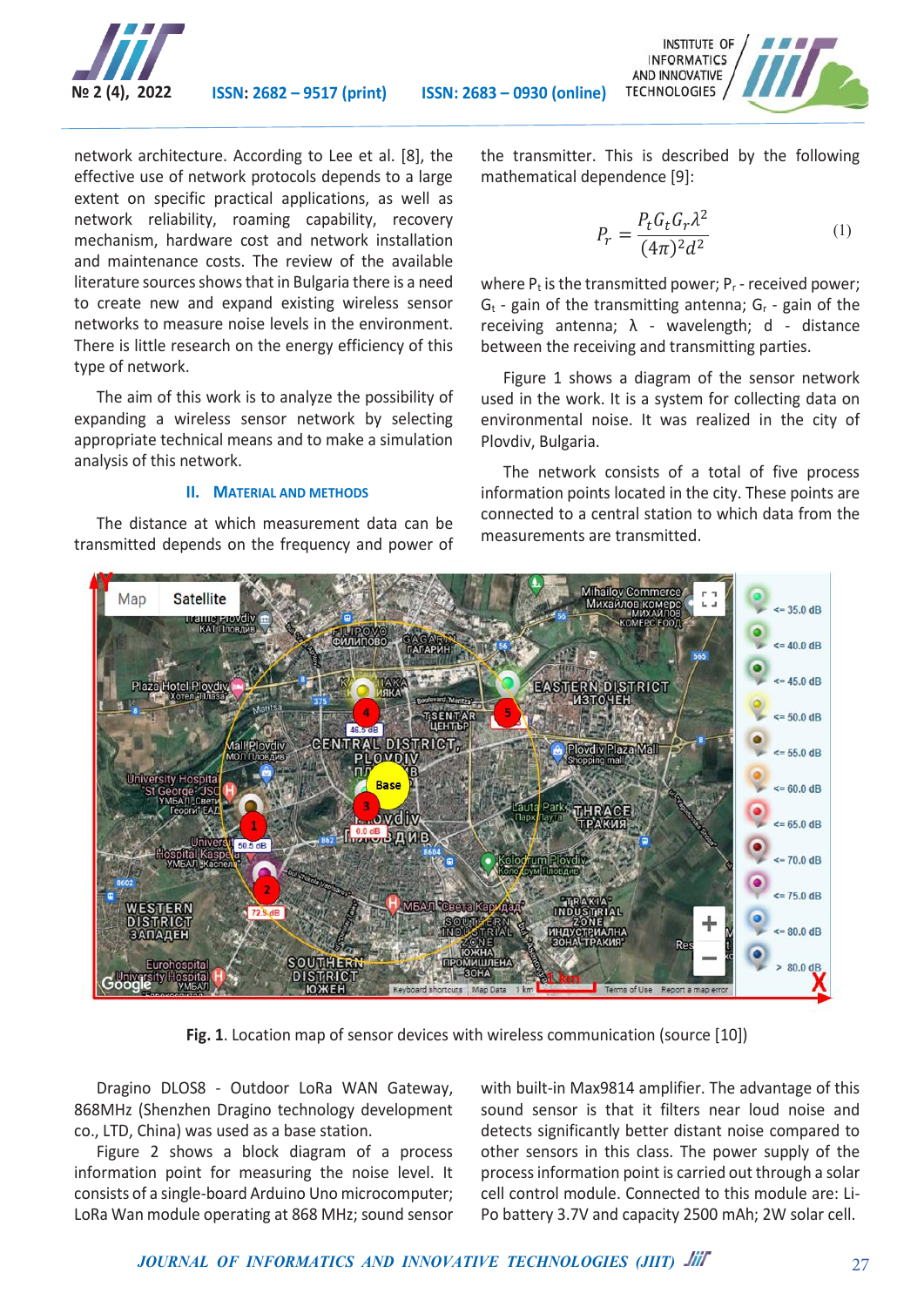





**Fig. 2.** Block diagram of a process information point.

The conversion between the measured analog signal supplied by the sound sensor to the noise level NL is made according to the formula presented in [11], according to the formula:

$$
NL = \frac{ADC + 83.21}{11}, dB
$$
 (2)

where ADC is the reading of the analog-to-digital converter of the single-board microcomputer.

The numerical simulation analysis was performed in the Matlab 2017b software system (The mathworks Inc., Natick, MA, USA). The program tools suggested in [12] were used. The software tool offers tools for analyzing wireless sensor networks in terms of their energy efficiency.

#### **III. RESULTS AND DISCUSSION**

Figure 3 shows a simulation diagram of the sensor network. The topology is Star Multi-hop. Five nodes and a base station were used. Distances are entered in km. the radius of the sensor network relative to the base station is 6 km. Simulation program settings were used for direct air transmission without latency.



**Fig. 3.** Simulation scheme of sensor network

Figure 4 shows an example of the average power consumption of the analyzed wireless sensor network. Power settings per unit distance 0.01W, transmission of 50 data packets, with a delay of 0.05s. the graph shows that after transmitting more than 30 data packets, the power consumption is set to 0.77W.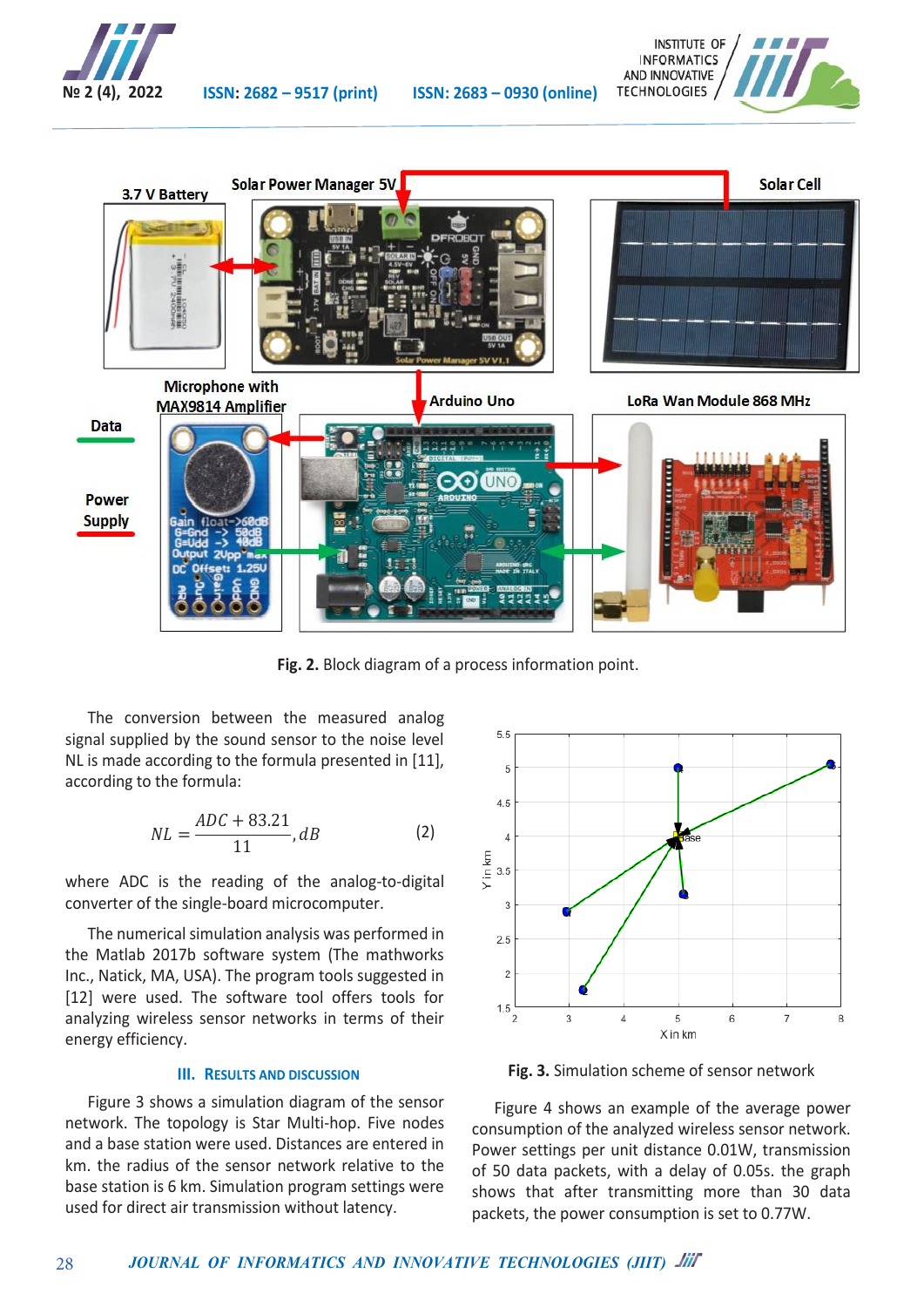





**Figure 4.** Example of energy consumption from a wireless sensor network, with different number of transmitted data packets

Figure 5 shows the results for the average energy consumption at different numbers of nodes in the network.



**Average Energy Consumption** 

**Figure 5.** Average energy consumption of a wireless sensor network

From the obtained results it can be judged that it is possible to prolong the life of the network by preventing the continuous movement of messages through it and the sensor modules are available, which ensures low energy consumption. As can be seen in the figure, the average energy consumption increases with the number of nodes in the network. But the figure also shows that with different grid sizes, there is a reduction in energy consumption. It also depends on the energy required to transmit data per unit distance.

The results obtained complement those of Rezazadeh et al. [13]. According to the authors, increasing the number of nodes leads to an increase in the average energy consumed in the network, but decreases that in individual nodes.

The results obtained in the present work can be refined using the methods proposed by Elshrkawey et al. [14]. The authors propose two methods for improving the energy efficiency of wireless sensor networks. Through these methods, the life of the wireless network has been extended compared to, for example, the LEACH protocol.

When looking for methods to reduce energy consumption in wireless sensor networks, some limitations must be taken into account. For example, Arumugam et al. [15], offer a protocol for routing data from sensors, which depends on the optimal choice of base station location. This protocol extends the life of the network. The problem with this overly complex method is that there are multiple delays. They are caused by the large number of operations of the running algorithm.

#### **IV. CONCLUSION**

The analysis of the existing wireless sensor networks showed that the choice of communication modules and protocols for data transmission depends on the specific conditions under which the measurement of environmental parameters will be performed.

It has been found that increasing the number of nodes leads to an increase in the average energy consumed in the network, but decreases that in individual nodes.

The results proposed in this paper can be used in the design of wireless sensor networks to determine environmental parameters.

The work can be continued by making more analyzes to replace the measuring points, which are determined manually and visually by people with a wireless sensor network. Also, at the next stage, an analysis can be made of the extent to which